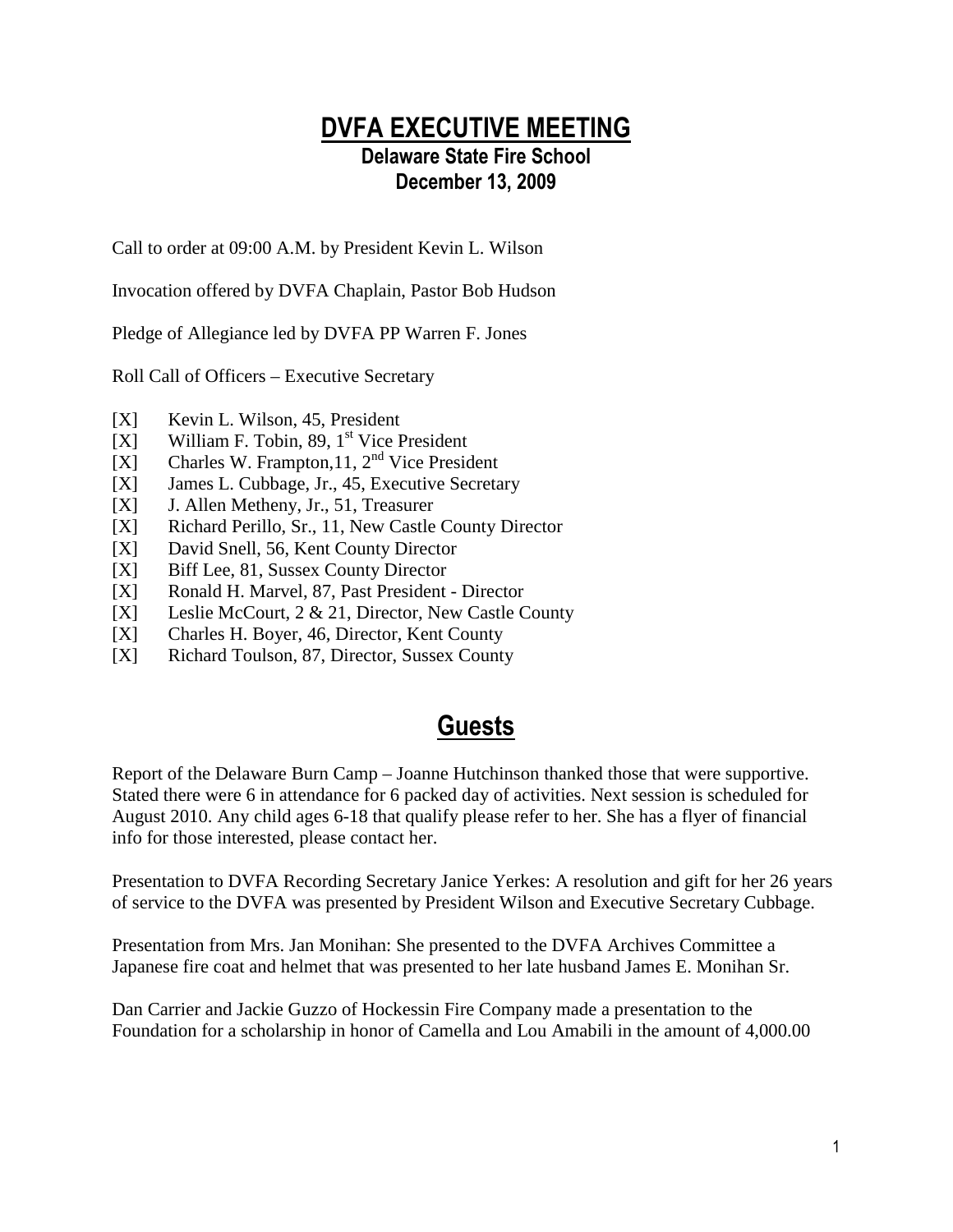# Report of Officers

**President Wilson** Many members of the Delaware Fire Service have been invited to attend Vice Presidents reception in DC. The DVFA did not have any input on the guest list. A request was made by the Office of the Vice President for E-mail address of persons, but no reason was provided that request was made on Wednesday of Thanksgiving week at 1400 hours with a 1600 hour deadline. The DVFA did not get a copy of a guest list after requesting one several times; we were advised because of security reasons. Several rumors that the DVFA has a list and will not share with anyone is not true as it would have made things much simpler if we had a list. This event is not like the one held by Senator Biden at the various locations in Delaware and the last few years at the Volunteer Hose Company in Middletown. The DVFA did not provide the guest list for those events, however it was no problem to call Kevin Smith and be invited to the reception. We received many calls and emails complaining that they were not invited, the invites came from the Office of the Vice President, not the DVFA.

Meeting with the Governor took place on November 24, 2009 for approximately 1 hour. A powerpoint was provided to review many items including, Revolving Loan, Move Over law, Memorial signs, unfunded mandates, scholarships ie: DE National Guard, and to ensure that the Fire Commission, Fire School, and Fire Marshal are funded properly.

Also met with the staff of Senator Carper, Kauffman and Rep Castle on December 8, 2009. Talked about the federal grant programs; getting the funding back to a higher level and gave them briefing on the financial issues we are facing as it relates to the Delaware Fire Service. Talked about unfunded mandates, the states special ops teams and funding for them.

**First Vice President Tobin** reported the website committee will be meeting in January, and the Governmental affairs committee will not be meeting on Tuesday December 15<sup>th</sup>, but would instead be meeting in January. He then wished everyone a very Happy Holiday

**Second Vice President Frampton** Stated there will be 3 meetings in January for Voter Registration Committee, January  $13<sup>th</sup>$  at Minquadale, January  $20<sup>th</sup>$  and an undetermined site in Kent County. He then wished everyone a Happy and Safe Holiday

#### **Treasurer Metheny;**

#### FELLOW OFFICERS, DELEGATES, ALTERNATES, MEMBERS, AND GUESTS

It gives me great pleasure to present the attached Treasurer's Report for the period September 13, 2009 through December 11, 2009. This report includes both the DVFA Operations and the Conference Accounts.

All of you should have received your pension training and Estimated Bill by now. Remember all of your paperwork and money is due to me by February 5, 2010 or face a \$100.00 per day penalty if it is late.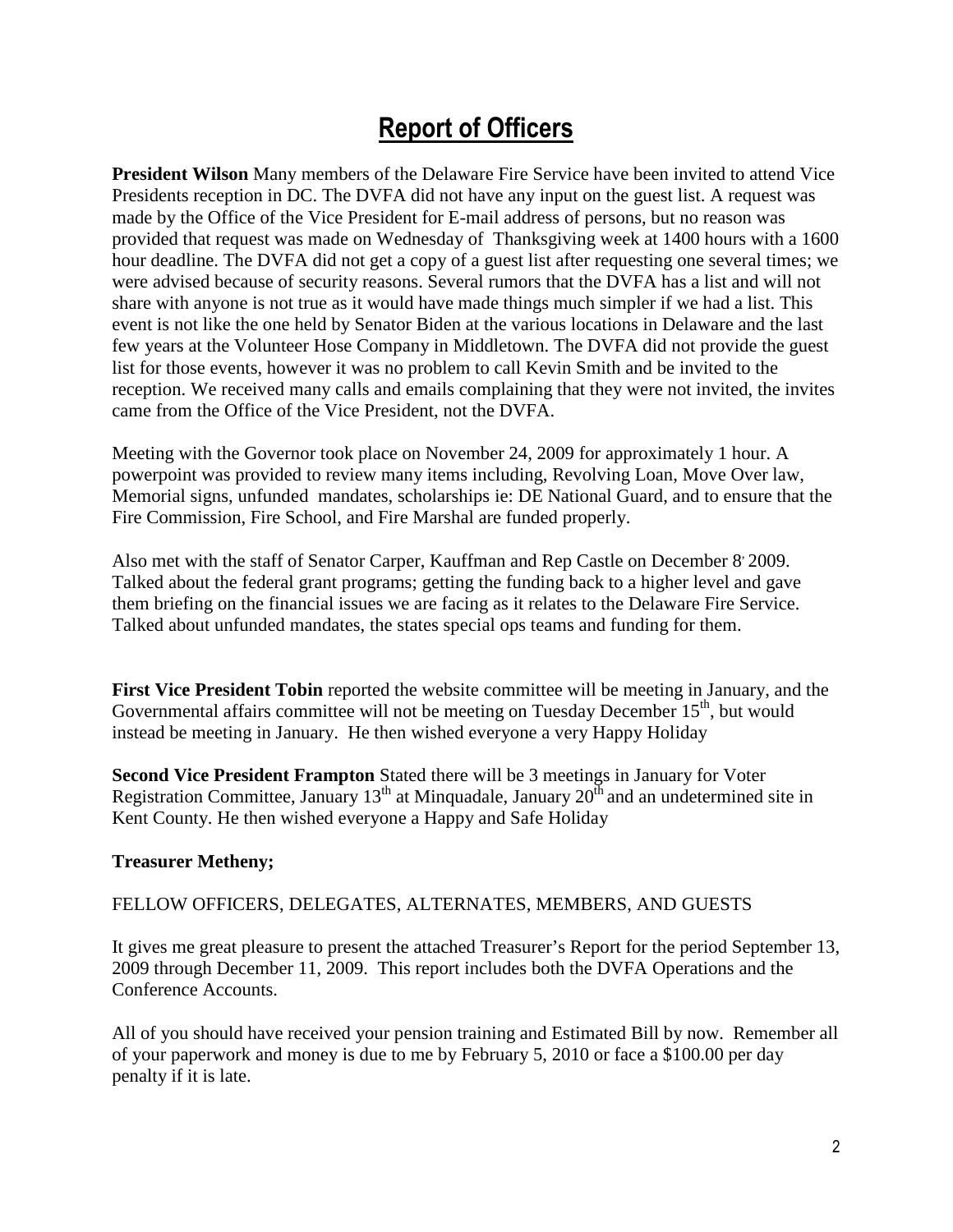If anyone has any questions, please see me. On behalf of Barbara and myself, have a Merry Christmas and a Happy and Safe New Year.

**Executive Secretary Cubbage** has prepared and carried out the required duties and functions of the office since the last Executive Committee Meeting.

I have attended a Meetings with Governor Markell, Dr. Rattay, Director of Public Health, meetings with the Governors Staff and numerous meetings with other state agency officials and Elected Officials, SFPC meeting, Three DVFA Officer's meetings, two 800 MHz meetings, two Homeland Security Meetings, two DEMSOC Meetings, SERC meeting, two SIEC Meetings, NIMS meeting, two Governmental Affairs Comm. meetings, Rescue Billing Meeting, , two County Fireman's Assoc Meetings, DSFCA Meeting, DVFA Foundation Meeting and two CFSI Meetings.

I also attended the viewing for President Donny Mitchell, Rehoboth; National Fallen Firefighter's Memorial Service in Emittsburg, MD where Firefighter Michelle Smith was honored, & NVFC Fall Board Meeting in Coralville, Iowa. I also attended the IAAI Mid Year Board Meeting in New Orleans at no cost to the DVFA.

During the months of September, October and November the position devoted 508.5 hours and traveled 1627 miles to support the Association; I was off on sick leave for 54.5 hours.

#### *A motion was made by Executive Secretary Cubbage to accept the Officers Reports and spread them upon the minutes, seconded by PP Jasper Lakey, Motion Carried*

**Delaware Fire Service News – Warren F. Jones advised that the new addition would be printed** and distributed before Christmas.

# Committee Reports

1. State Fire Prevention Commission – David J. Roberts recognized the commissioners that were present and reported on Fire Fighter standards and Title 16. Title 16 has been a challenge. The Draft is not competed and will be coming out very soon. They are also looking to do a total rewrite, which should also be released soon. Their next meeting will be on Tuesday December 15, everyone is welcome to attend. Wished everyone a Merry Christmas.

He further stated on January 18 there will meetings in all three counties to make presentations for drafts. April  $15<sup>th</sup>$  will be the time for comments and questions as they are looking for a lot of input. Doing this will allow them to be as fair and consistent as possible. In the past Perceptions in each county were already made and were untrue. They are hoping by doing all meetings at the same time everyone will be given the same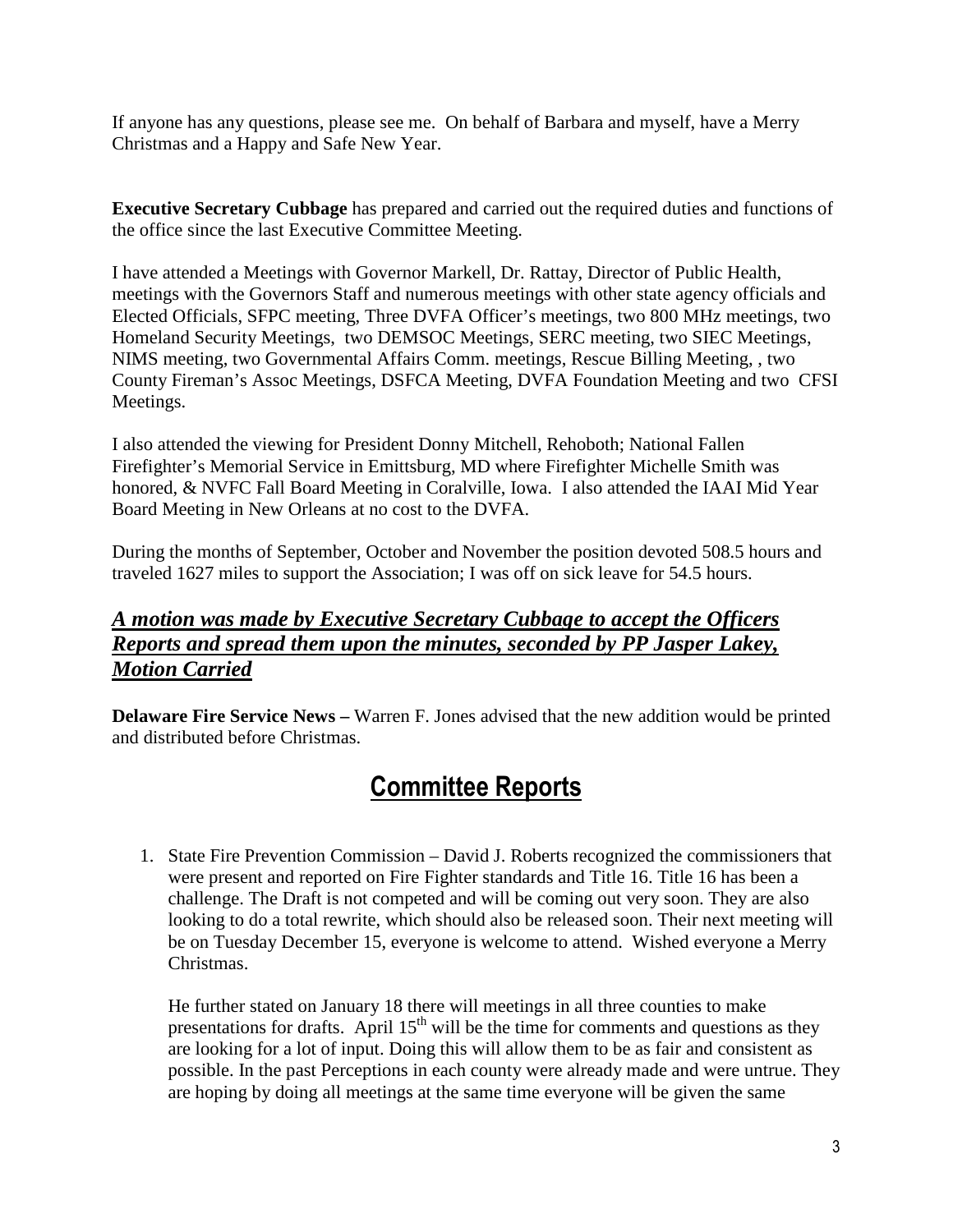information with the same responses to questions and comments to be e-mailed or faxed. All answers to questions and comments will go through the committee and you will be notified by e-mail.

- 2. Advisory to State Fire Marshal Grover Ingle then reported they met with the International Code Council. And the 2012 residential code met in October. The Fire Service showed up and was in great strength. The committee voted to keep the residential sprinkler code 7-4 vote. He also reported there have been 6 in the state. Please have a happy and safe holiday?
- 3. Advisory to DSFS Robert P. Newman reported

A. year end program report 2009

- Overall program student attendance is up in Fire Programs.
- EMS program attendance has also increased
- Industrial program numbers have decreased and are expect to continue to decrease.
- B. Construction has started on the Fire Extinguisher filling/storage building, located at the drafting pad near the extinguisher pad.
- C. FY10 Budget and the impact of the closing of Valero
- D. New Programs for 2010- Announcements to go out with the DSFS News.
- Regional Vehicle Rescue to be held at the New Castle and Sussex Centers
- Hazardous Materials Response Skills at Sussex and New Castle Divisions
- On Scene Transportation Management
- Responding to Hybrid Vehicle Incidents
- Recently revised NFA "Health and Safety Officer" course
- Addition of more EMS Programs and EVO Classes
- E. Officer Seminar- All elected and appointed Officers- January 16, 2010
- Review of DSFS procedures and new programs
- Presentation on combination / Volunteer Companies
- F. Understanding ISO-Presented by IAFC at the Dover Center February 20, 2010
- G. Merry Christmas and Happy Holidays from the staff at the Fire School.
- 4. DVFA Pension Advisory Frank King reported 5 of 6 members attended last meeting. He asked that the committee be put on the e-mail list. Stated the DVFA Pension Advisory did not know the meetings were taking place until a few months later. Added that the Deadline is Feb 5<sup>th</sup> to Allen Metheny.
- 5. FEMA Grant (Wake up De) Tom Mitten reported during the last grant cycle they did not receive a grant. For the current grant cycle they are still waiting to hear if they have received one. This program has been 8 years in the running. There are still some smoke detectors on hand however no batteries in stock. He then thanked everyone involved with this committee.
- 6. Life Safety Guy Hudson stated the Fire Prevention awards program has been moved to January 17, 2010 at 2pm at the Cheswold Fire Company. This will be a luncheon. If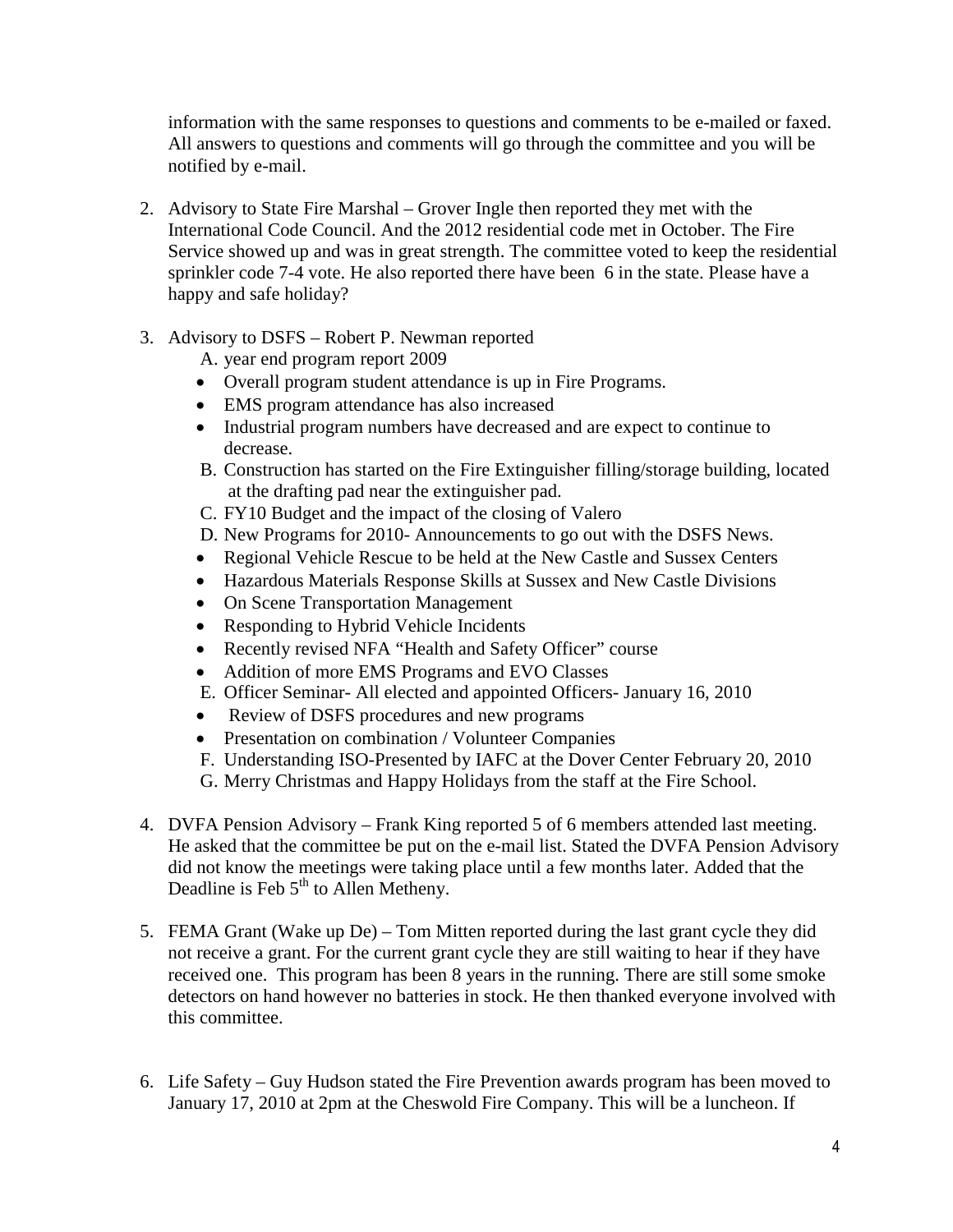interested please contact him. Invitations are being sent to the winners, their teachers and the Fire Company Chief and President of the winners. If you are interested in attending please let him know by January  $1<sup>st</sup>$  for a number count. Also the deadline for matching funds request needs to be in by January  $31<sup>st</sup>$ .

- 7. Recruitment Donna Bennett and Jill Graham- presented their new newsletter that was distributed and informed all it would be added to the DVFA Website.
- 8. Retention Therese Flowers reported there were 245 surveys and graphs showing what they have been able to pull out of the survey results. They will be meeting again in January. A question was asked if there would be a way to contact those that left in the last 10 years to survey them also. They believe this would be possible with the help of the companies. They are also looking into demographics, culture and volunteer trends.
- 9. Scholarship Robert Powell thanked Hockessin for their donation for the scholarship. Informed everyone that packets will not be mailed out this year. Applications are available online and are due by March  $31<sup>st</sup>$ . The committee will be meeting in April to determine the winners. A recommendation was made to move the program back to opening ceremonies as they are looking to meet with the conference committee to set up a plan.
- 10. Charitable Gaming Rod O'Neal reported there have been some problems brought to the attention of the gaming board. 3rd Party vendors playing until 3 or 4 am. Rules state when one can be held and at least 1 member must be present during all games. There was also a concern about the max amount of funds someone can lose. Please play by the rules!! You can and will be prosecuted. We follow the law! Please follow the law as the DVFA is not responsible if you get caught violating the law.
- 11. Conference Re-Organization Ed Barlow Reported the committee has already met twice and has a third meeting planned. There are a few recommendations and will have a full report by March  $1<sup>st</sup>$  for the March Executive meeting

Recognition of Past Presidents  $-1<sup>st</sup>$  Vice President Tobin asked that all Past Presidents stand and be recognized. A round of applause was given.

# Affiliated Organizations/ Agency Representatives

Ladies' Auxiliary-Lorraine Madden, President introduced all officers that were present. 1<sup>st</sup> Vice President Janice Marvel, 2<sup>nd</sup> Vice President Mary Ann Krystopolski, Secretary Jane Williams, Treasurer Kim Figgs, Assistant Treasurer Lois Pearson. Also recognized all LADVFA Past Presidents and thanked all LADVFA members who are currently serving on DVFA Committees. She then wished everyone a very Happy Holiday.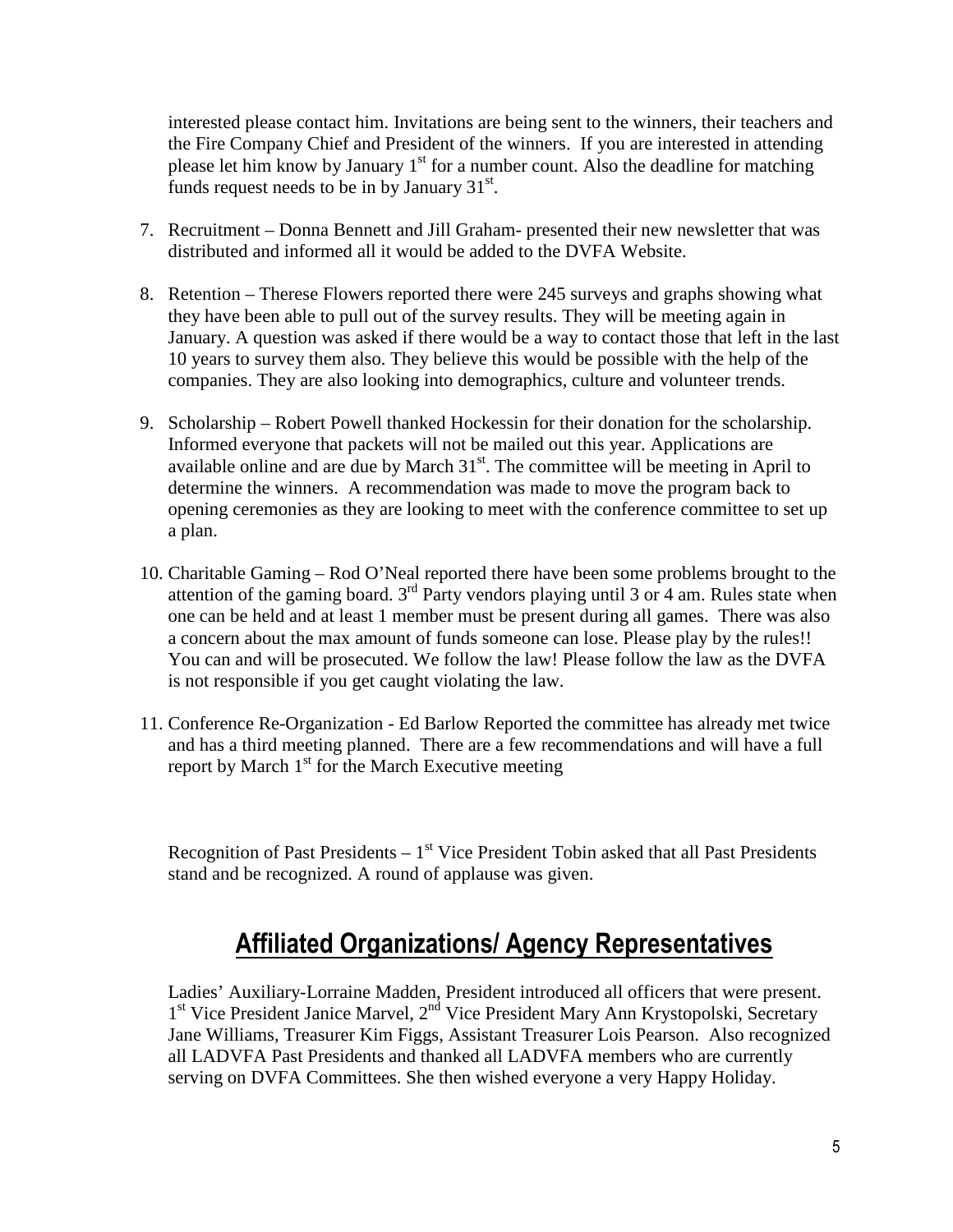State Ambulance Association- P. J. Gosch, President asked all DSAA Past Presidents stand and be recognized, and thanked them for their continued support. She then introduced her officers that were also in attendance.  $1<sup>st</sup>$  Vice President Bob Jones, Secretary Mike McMichael, and Treasurer Dave Dixon. Approximately 650 attend the H1N1 Clinic. The National Registry is currently looking at possibly changing their name  $\&$  the total online renewal  $\&$  reducing the # of con ed hours, a couple years in the future. Their next meeting will be January 28 at Cranston Heights with the State Chiefs. She then wished everyone a Happy and Safe Holiday Season.

DVFA Foundation-Steve Austin, Chairman stated they will be receiving a grant check on Wednesday from the Mid Del Charitable Foundation to be used for scholarships

National Volunteer Fire Council- J. Allen Metheny, Jr., Delegate Stated the AFG –Safer Grant was reauthorized and an agreement had been reached between all fire service organizations.

### **Communications**

The following (19) Nineteen communications were received and are summarized by the Executive Secretary:

- Letter from the Kent County Firemen's Association stating their concerns in regards to funding cuts from the State of Delaware
- Letter from the Sussex County Volunteer Firemen's Association and the Sussex County Fire Chief's Association in regards to Operational Control of the Ambulance service be given back to the State Fire Prevention Commission
- Copy of a letter from Gary W. Alderson requesting that the Position of Safety Officer be added to the Blue Light Legislation
- Letter the Kent County Department of Finance in regards to the Community Service Grant applications
- Copy of a letter from the Mid-Del Charitable Foundation to the DVFA Foundation advising them they have been selected as an awarded recipient for a grant. Grant to be awarded December 16, 2009.
- Thank You Letter from the Thurman Adams, Jr. Agricultural Scholarship for our **Donation**
- Invitation to the Cheswold Volunteer Fire Company Banquet on December 11, 2009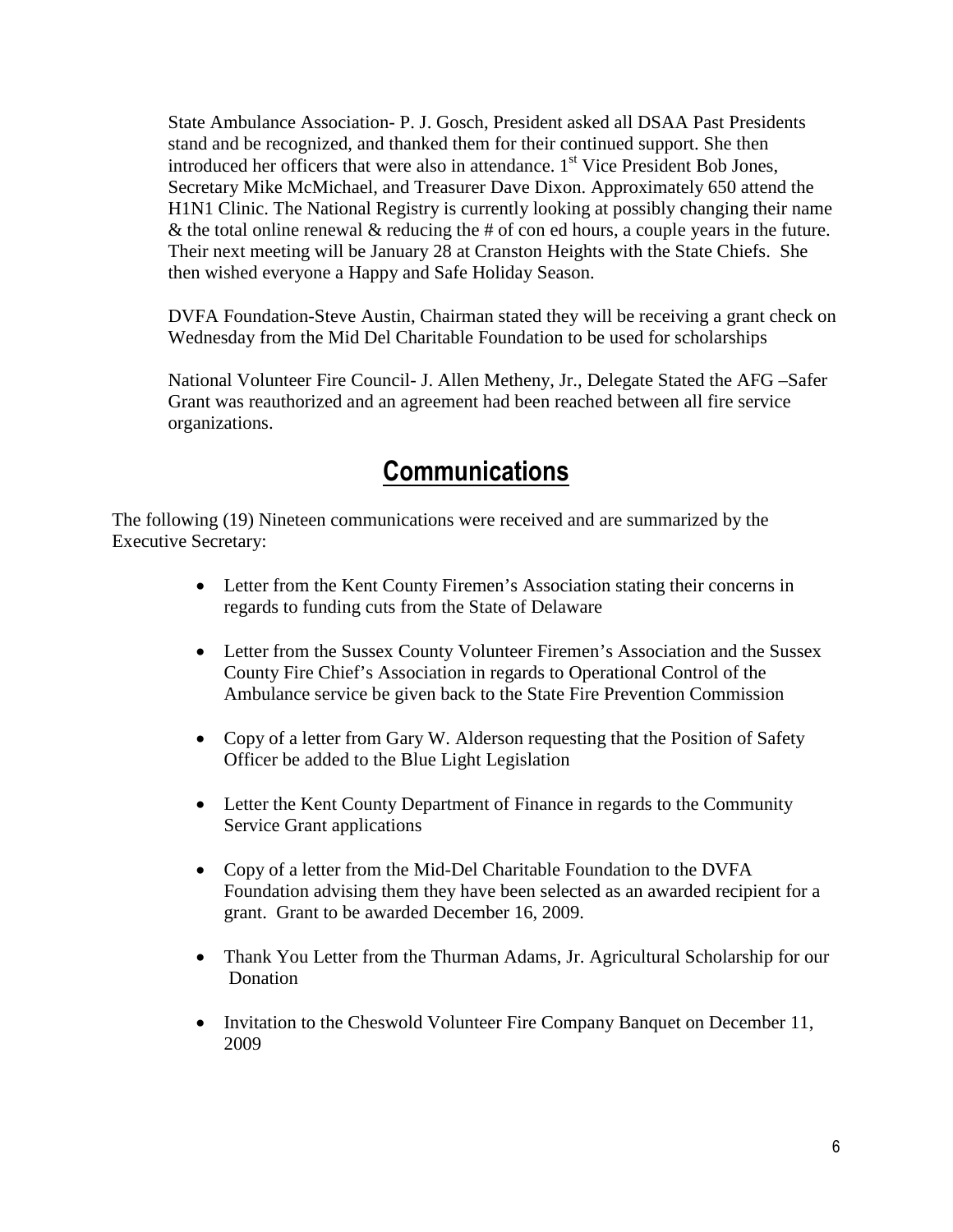- Letter from Senator Colin R. Bonini advising that he voted against the Grant In Aid Bill last year due in large part to cuts that the fire service incurred.
- Letter from John A Yedinark in regards to a LODD death in the City of Wilmington
- Letter from the Wachovia Bank advising that we had received a \$1,000 Community Service Grant
- Invitation to the LADVA Executive Committee Meeting on November 2, 2009 at Camden-Wyoming
- Thank You Letter from Mike McMichael on being named Conference Co-Chairman
- Thank you letter from Indian River State College in regards to the Scholarship Of Eric Houvinen, Jr.
- Request for donations from the Jefferson County (Kansas) Firefighters Association requesting donations of T-Shirts
- Copy of the Burn Foundation news letter
- Two Thank you notes
- Two Christmas Cards

*A motion was made by Executive Secretary Cubbage to accept the above communications seconded by PP Jasper Lakey, Motion carried*

# OLD BUSINESS

None Reported

## NEW BUSINESS

 Steve Austin, PP stated the importance of the AFG raised funding that supports Wake Up Delaware and Fire Company Assistance Grants. We need to get started very early as the President is currently setting up the budget.

*Motion by PP Austin to send a letter to VP Biden requesting that \$565 million be restored to the budget bringing the funding up to previous years funding levels. Seconded by PP Larry Mergenthaler, Motion Carried*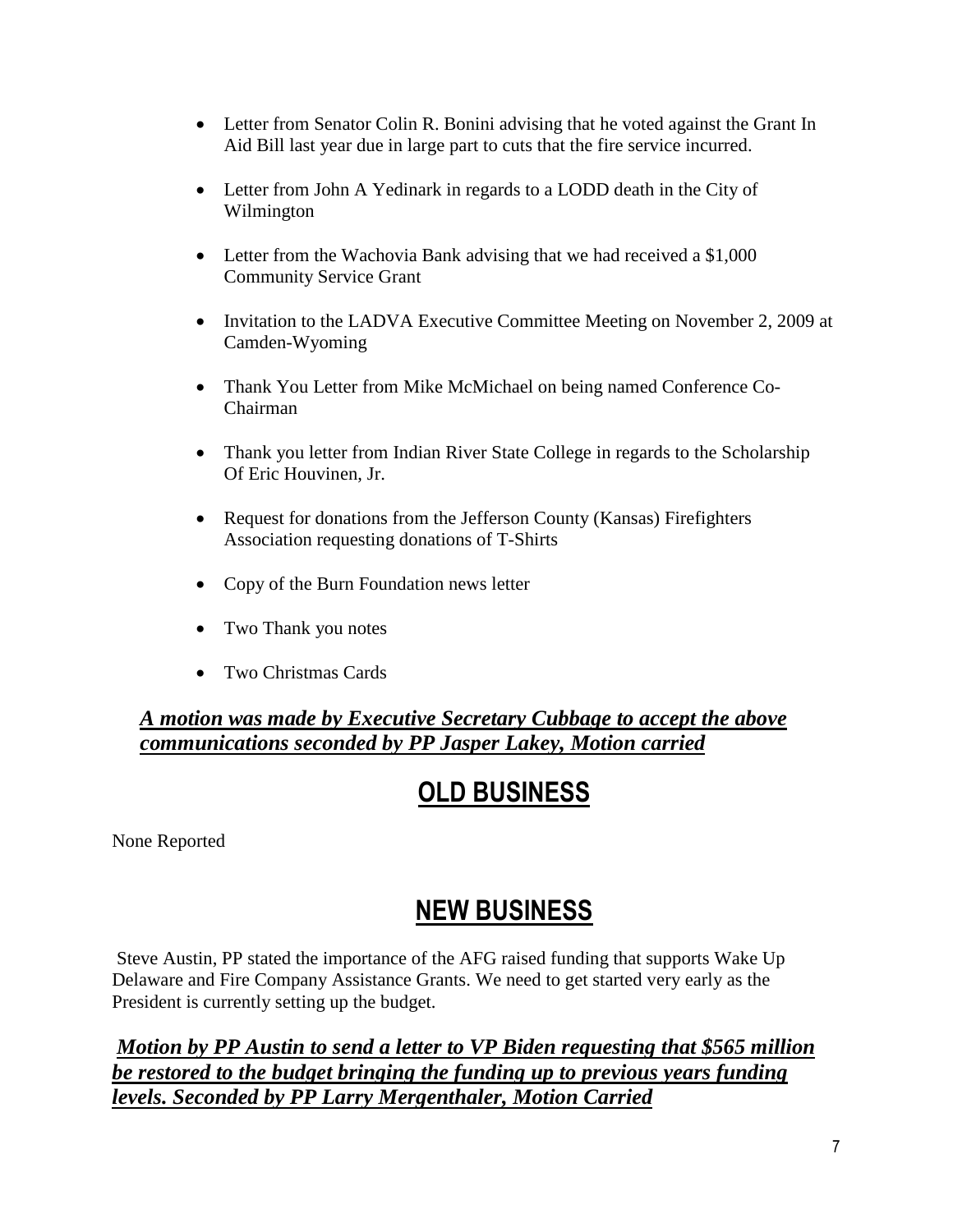#### *A motion was made by Tom DiCristafaro, 13 to go back to the Feb 15th due date for the pension deadline. Seconded by Mark Gott, 20.*

Allen Metheny then reported the reason for the change in the date as he would not be in the country and needed to be able to prepare the paperwork before the Deadline he was given.

#### *An Amended motion was then made by Tom DiCristafar, 13 to change the Pension deadline date to February 12th. Seconded by Mark Gott, 20. Motion Carried*

Bob Sutton offered his services to Kent and Sussex counties for billboard information on the Move Over Law.

## PAYMENT OF BILLS

Treasurer Metheny read bills.

DVFA BILLS TO BE AUTHORIZED ON SEPTEMBER 17, 2009 PERIOD SEPTEMBER 13, 2009 THRU DECEMBER 11, 2009

| <b>Name</b>                    | Memo                          | Amount        |
|--------------------------------|-------------------------------|---------------|
|                                |                               |               |
| KIMBERLY O'MALLEY              | SHIPPING DVD'S                | $-41.11$      |
| <b>VERIZON</b>                 | FIRE LINE                     | $-34.91$      |
| <b>SELECTIVE INSURANCE</b>     | <b>BOND INSURANCE</b>         | $-297.00$     |
| <b>JILL GRAHAM</b>             | AUGUST CONTRACT WORK          | $-143.75$     |
| JAMES L. CUBBAGE JR.           | <b>P/R AUGUST</b>             | $-3,195.91$   |
| <b>MELISSA KISER</b>           | $P/R$ 08-31-09 - 09-12-09     | $-1,037.42$   |
| AT & T                         | <b>SEPTEMBER BILL</b>         | $-24.08$      |
| WILMINGTON TRUST CO. VISA      | <b>VISA PAYMENT</b>           | -433.90       |
| <b>JEN-MOR FLOREST FLOWERS</b> | <b>WREATH-CONFERENCE</b>      | $-52.99$      |
| PORT PENN FIRE CO              | REFUND-DUES OVERPAYMENT       | $-4,000.00$   |
| <b>GOODEN'S FLORAL SHOP</b>    | <b>MONIHAN ARRANGEMENT</b>    | $-100.00$     |
| CANNON FINANCIAL SERVICES      | COPIER SERVICE - INV. 9261185 | $-259.51$     |
| <b>TELEPHONE TRANSFER</b>      |                               | $-120,000.00$ |
| DAVID L. BONAR                 | SERVICES JUL, AUG, SEPT 09    | $-1,500.00$   |
| <b>VERNON INGRAM</b>           | OCT, NOV, DEC 09 RENT         | $-1,425.00$   |
| <b>VERIZON</b>                 | <b>FIRE LINE</b>              | $-40.01$      |
| <b>VERIZON</b>                 | OFFICE PHONE                  | $-228.13$     |
| <b>COMCAST CABLEVISION</b>     | <b>OCT. SERVICE</b>           | $-89.00$      |
| M.R. KISER                     | <b>SEPT. CLEANING</b>         | $-75.00$      |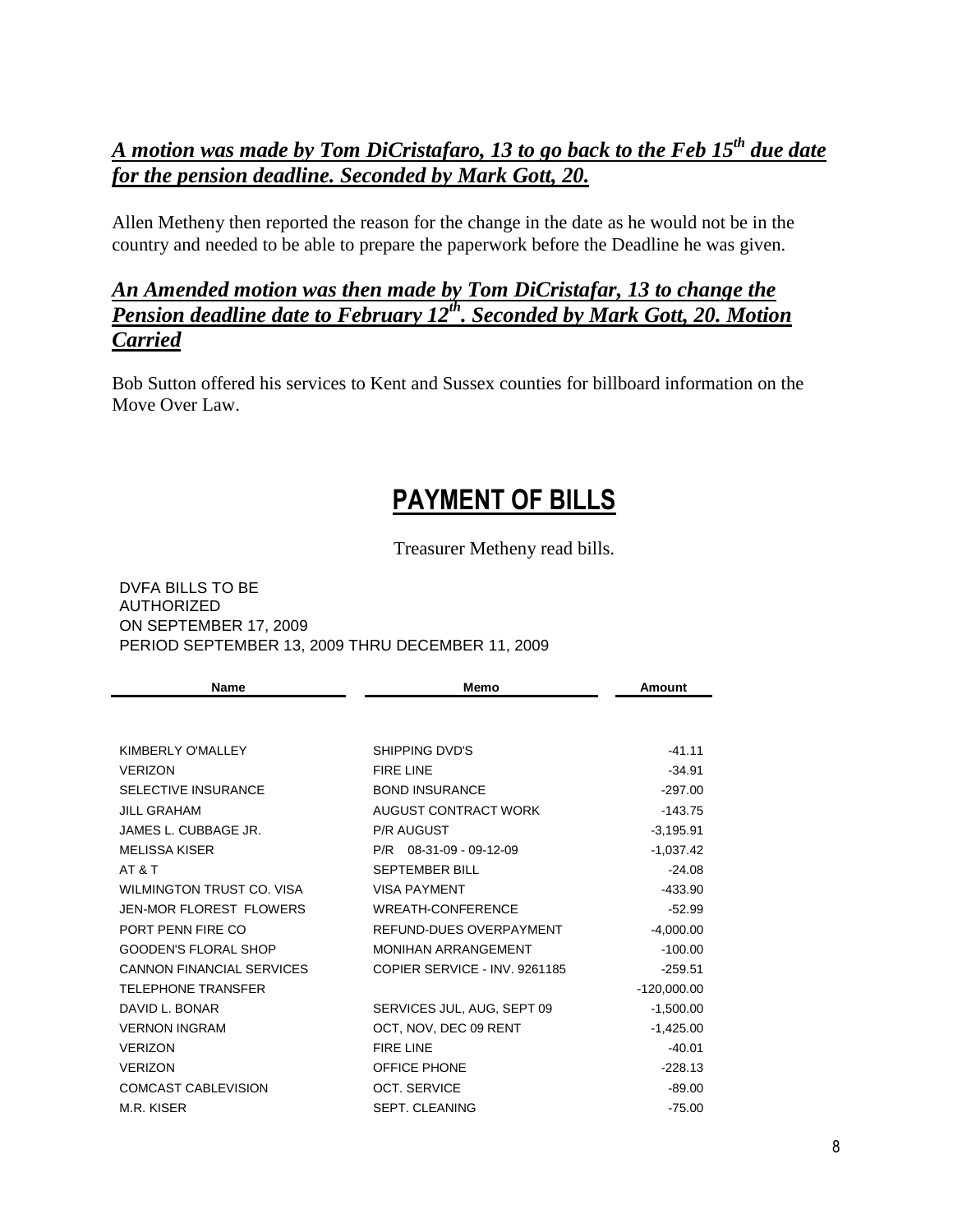| WILMINGTON TRUST CO.-TAXES                   | FED. TAXES - SEPTEMBER                    | $-1,892.69$              |
|----------------------------------------------|-------------------------------------------|--------------------------|
| <b>M &amp; M TROPHIES</b>                    | SCHOLARSHIP AWARDS/BADGES                 | $-267.01$                |
| <b>MELISSA KISER</b>                         | P/R 09-14-09 - 09-25-09                   | $-1,156.86$              |
| <b>GOODEN'S FLORAL SHOP</b>                  | <b>ENNIS ARRANGEMENT</b>                  | $-60.00$                 |
| JAMES L. CUBBAGE, JR.                        | <b>REIMBURSWEMENT - EXPENSES</b>          | $-291.05$                |
| JAMES L. CUBBAGE JR.                         | <b>P/R SEPTEMBER</b>                      | $-3,195.91$              |
| JILL GRAHAM                                  | SEPTEMBER CONTRACT WORK                   | $-318.75$                |
| <b>MELISSA KISER</b>                         | P/R 09-28-09 - 10-09-09                   | $-1,005.35$              |
| DIVISION OF REVENUE                          | P/R TAXES JUL - SEP 09                    | -781.43                  |
| DOVER POST                                   | <b>FIRE CORP ADS - INV. 152321</b>        | $-622.40$                |
| ROGERS GRAPHICS, INC.                        | <b>INV. 26511</b>                         | -85.00                   |
| DUCK CREEK PRINTING                          | <b>BUSINESS CARDS 5 SETS</b>              | $-390.00$                |
| AT&T                                         | <b>OCTOBER BILL</b>                       | $-25.61$                 |
| <b>CANNON FINANCIAL SERVICES</b>             | COPIER SERVICE - INV. 9335705             | $-259.51$                |
| <b>VERIZON</b>                               | OFFICE PHONE                              | $-198.94$                |
| <b>MELISSA KISER</b>                         | P/R 10-12-09 - 10-23-09                   | $-750.35$                |
| WILMINGTON TRUST CO. TAXES                   | <b>TAXES OCTOBER</b>                      | $-2,174.35$              |
| WILMINGTON TRUST CO. VISA                    | <b>VISA PAYMENT</b>                       | $-1,722.73$              |
| COMCAST CABLEVISION                          | NOV. SERVICE                              | -89.00                   |
| DOVER POST                                   | FIRE CORP ADS - INV. 152321               | $-2,353.80$              |
| <b>VERIZON</b>                               | AIR CARD                                  | $-40.01$                 |
| M.R. KISER                                   | OCT. CLEANING                             | $-100.00$                |
| JAMES L. CUBBAGE, JR.                        | REIMBURSWEMENT - EXPENSES                 | $-339.43$                |
| <b>CHARLES FRAMPTON</b>                      | <b>REIMB. VOLUNTEERISM MTG</b>            | $-50.00$                 |
|                                              | <b>rEIMB. FOR AMBULANCE SAFETY</b><br>MTG |                          |
| <b>GLENN LUEDTKE</b>                         |                                           | -287.02                  |
| <b>MELISSA KISER</b><br>JAMES L. CUBBAGE JR. | P/R 10-26-09 - 11-06-09<br>P/R OCTOBER    | $-1,000.35$              |
| <b>JILL GRAHAM</b>                           | OCTOBER CONTRACT WORK                     | $-3,195.91$<br>$-225.00$ |
| M.R. KISER                                   | NOV. CLEANING                             | $-100.00$                |
| RAYMOND T. STEVENS                           | <b>REIMB. CHART PAPER</b>                 | $-40.79$                 |
| CANNON BUSINESS SOLUTIONS,                   |                                           |                          |
| <b>INC</b>                                   | INV. NO. 9409683                          | $-259.51$                |
| <b>MELISSA KISER</b>                         | P/R 11-09-09 - 11-20-09                   | $-1,000.35$              |
| WILMINGTON TRUST CO. VISA                    | <b>VISA PAYMENT</b>                       | $-976.85$                |
| WILMINGTON TRUST CO. TAXES                   | <b>TAXES NOVEMBER</b>                     | -1,867.33                |
| STATE OF DELAWARE                            | NOTARY PUBLIC RENEWAL FEE                 | $-60.00$                 |
| <b>VERIZON</b>                               | OFFICE PHONE                              | -196.82                  |
| <b>COMCAST CABLEVISION</b>                   | DEC. SERVICE                              | $-89.00$                 |
| NATIONAL VOLUNTEER FIRE<br><b>COUNCIL</b>    | <b>CY 2010 DUES</b>                       | -500.00                  |
| DOVER POST                                   | FIRE CORP ADS - INV. 152321               | -1,735.40                |
| JAMES L. CUBBAGE, JR.                        | REIMBURSWEMENT - EXPENSES                 | -360.40                  |
| <b>VERIZON</b>                               | AIR CARD                                  | $-40.01$                 |
| JOR-LIN TOUR AND CHARTER                     | <b>VP BIDEN TRIP</b>                      | -729.00                  |
| <b>MELISSA KISER</b>                         | P/R 11-23-09 - 12-04-09                   | $-1,000.35$              |
| AT&T                                         | NOV/DEC BILL                              | -48.65                   |
|                                              |                                           | $-164,860.64$            |
|                                              |                                           |                          |
|                                              |                                           |                          |

Total Operating -164,860.64